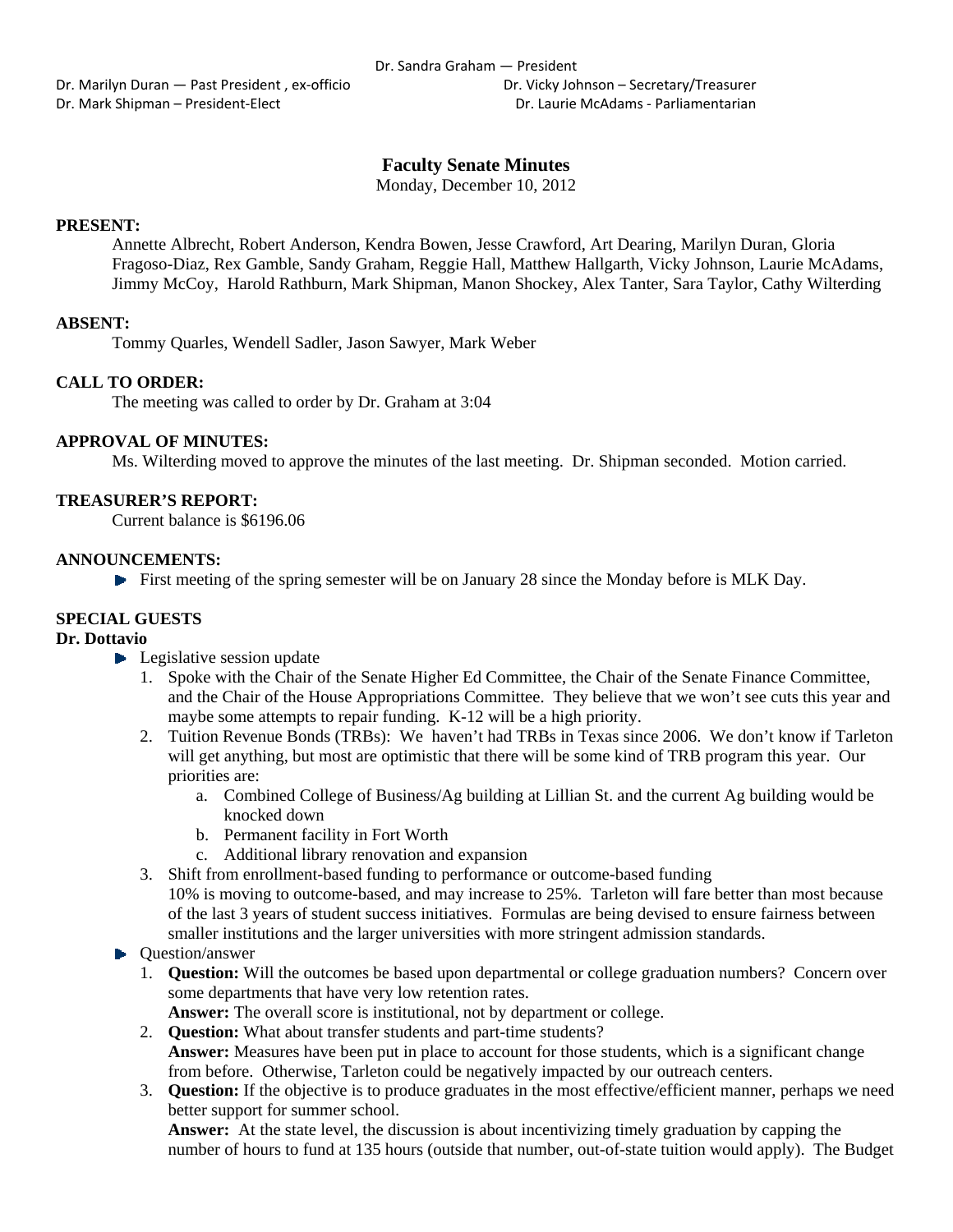Dr. Marilyn Duran — Past President, ex-officio **Britannia Company** Dr. Vicky Johnson – Secretary/Treasurer Dr. Mark Shipman – President‐Elect Dr. Laurie McAdams ‐ Parliamentarian

Advisory Council is also considering a flat tuition fee for those students who take over 12 hours per semester.

- 4. **Question:** How will this affect students with a minor or a double major? **Answer:** Institutions have questioned whether 135 is the right number and whether/how it might be possible to treat those students differently than those whose extra hours are not so deliberate. For example, Senator Branch stated that he had not fully understood the consequences of the cap on all student types.
- 5. **Question:** In the music area, students would be penalized for registering for ensembles. They are only required (for example in a music education degree) to take 3 hours of ensemble credit, yet in order to prepare for careers as band or choral directors, would take at least 14 hours of these. **Answer:** I was not aware of this dilemma. Send me a summary of that situation in a paragraph to look into.
- 6. **Question:** Other students that would be adversely affected would be those with transfer hours that do not count toward the degree, those with developmental course credit, and any who switch majors. **Answer:** (Dr. Edwards) Regarding developmental education, we are adding "Structured Learning Assistance" (mandatory SI) beginning in the spring semester.
- 7. **Question:** Students coming from community colleges have often already exceeded their extra 15 hours by the time they get to Tarleton. **Answer:** There is also discussion at the state level about requiring students to leave the community

college after completing a certain number of hours and to be more deliberate about having students leave with 60 hours and an Associate's degree.

- 8. **Question:** Will there be a committee in place to grant waivers for individual circumstances? **Answer:** I don't see why not. Students that may need special consideration are those who have returned to school after having begun a number of years earlier.
- 9. **Question:** Will post-baccalaureate students be included in the cap policy? **Answer:** (Dr. Edwards) No.
- 10. **Question:** Will this not lead to grade inflation pressures? **Answer:** The intention is to improve the quality of education, not to affect the rigor. Let me know if this pressure is ever implied. In theory, it could happen, but in reality, our faculty will do what they have done in the past to maintain standards in the classroom.
- 11. **Question:** Will enrollment continue to increase as we have seen recently? **Answer:** As compared with fall/spring of last year, retention is up. We will expect more students next fall, but not such a large percentage jump. We are moving admission standards up gradually. We will have over 10,000 students in the spring semester for the first time.
- 12. **Question**: There has been concern about the effect of Ranger College coming into the area. **Answer:** We have received pressure to work with them, but we believe that Tarrant, McLennan Weatherford, Navarro, and Hill work well with us. At this time, we are not working toward bringing Ranger College into that group.

# **Dr. J. Edwards**

- Thanked faculty for assistance with the transition in Student Success. They are applying a Customer Service approach working hard for help students persist and help them graduate on time. These initiatives include the Freshman Seminar Course, the Academic Early Alert System, SI, tutoring, and mentoring
- In Academic Advising, Rusty Freed has met with all department heads to improve this process
- **Targeted diversity programs include the** *Mental Freedom* **program with Reggie Hall helping black and** Hispanic males who currently have the lowest retention rate.

# **UNIVERSITY COMMITTEES:**

Reports/Committee assignments

- Academic Council (Graham)
- Curricular items were forwarded by the Curricular Committee.
- **Curriculum Committee (Hallgarth)**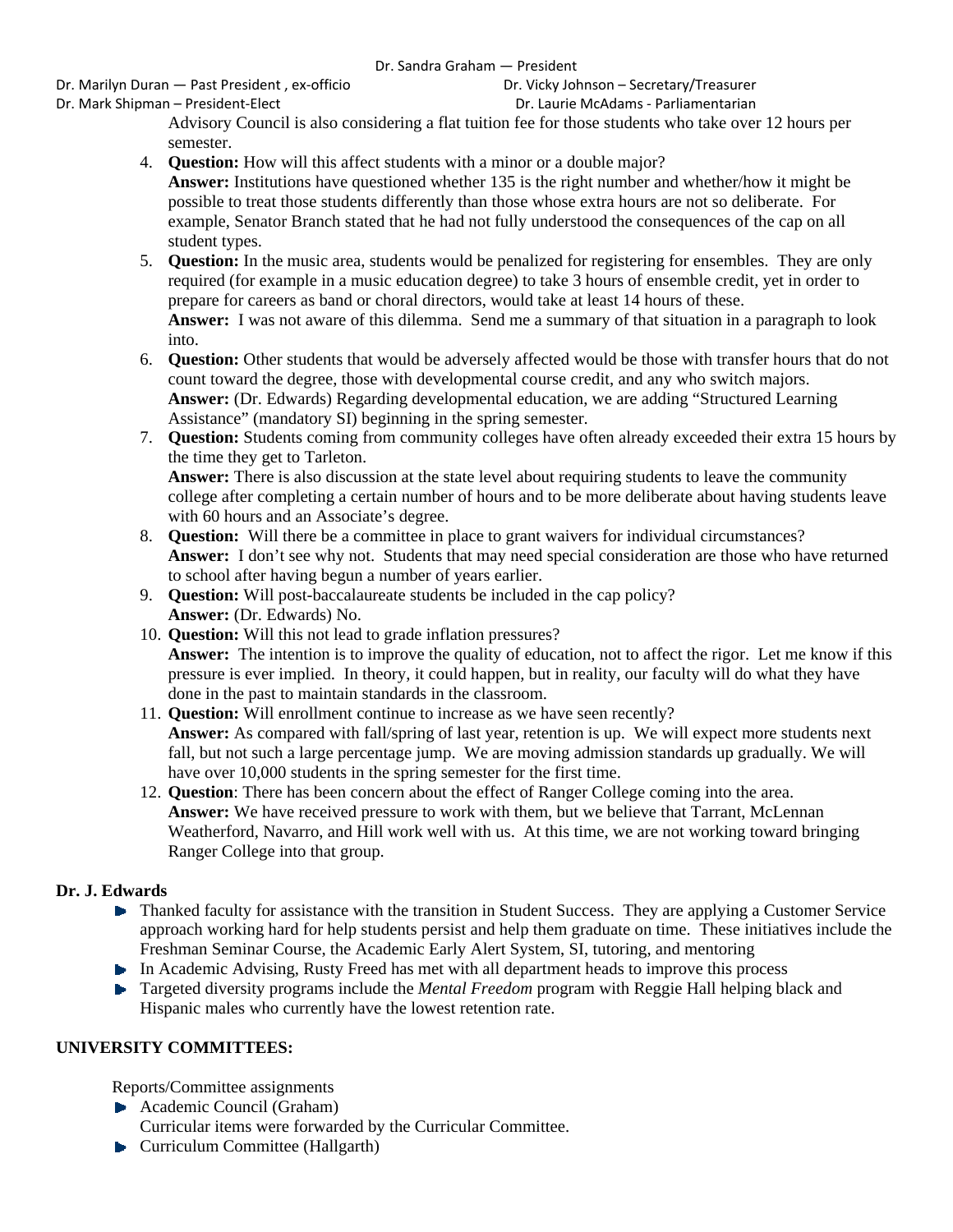Dr. Marilyn Duran — Past President , ex‐officio Dr. Vicky Johnson – Secretary/Treasurer

Dr. Mark Shipman – President‐Elect Dr. Laurie McAdams ‐ Parliamentarian

Dr. Hallgarth will officially represent the senate on this committee; the committee met and rubber stamped several items.

- SEMEC (Shipman) Committee will meet Friday.
- **CII** Advisory Council (Wilterding) Ms. Wilterding is not listed as a member of the committee yet.
- **Employee Benefits Committee (Graham)** Dr. Dottavio wants the committee to look at ways to acknowledge recognition of service and recognition for retirees to comply with the existing SAP; committee will meet again in January for further discussion.
- ▶ University Planning Council (Graham) The weblink for this committee is the best place to see the current status. That link is: http://www.tarleton.edu/ORG/strategicplan/council/index.html
- University Calendar Committee (Johnson) Committee has not met since next year's calendar was approved in a two-year plan last year.
- Diversity, Access and Equity Committee (Graham) No report.
- CLASS (Graham)

See Dr. Edwards' report above. Also, several sub-committees have been formed to set goals and are in progress. The entire committee will meet next week. More solid information will be available for the January senate meeting.

- Faculty Handbook Committee (Shipman) Faculty Senate is well represented on the committee. The main goal is to clarify and minimize conflicts with the University rules and SAPs. The committee is currently updating chapter 3, but has not yet tackled chapter 4 which deals with promotion and tenure. The handbook is much more accessible than rules and SAPs so it will be retained and revised. Dr. Graham encouraged senators to report to their respective departments and to give feedback about the content of the handbook and the revision process as it proceeds.
- $\blacktriangleright$  Budget Advisory Council (Tanter)
	- 1. Mr. Tanter reported that Dr. Dottavio will be given \$100,000 from the general budget toward Student Success initiatives. Ms. Shockey requested that how this money is accounted for should be provided. [Note: To clarify this statement the day after the senate meeting, Dr. Sundarrajan sent the following statement to Dr. Graham concerning the Budget Advisory Council discussion on funding special projects/initiatives/programs:]

*The Budget Advisory Council is looking and discussing possible funding sources for special projects/initiatives/programs that currently are not line item budget areas. At this time there have been no dollars, sources of funds, or specific initiatives identified. One example of an initiative would be Project Graduation. This is still in the discussion stages with the BAC and later in the spring semester they hope to bring recommendations to the President's Cabinet and at that time they will be happy to share those recommendations with the Faculty Senate.* 

- 2. Flat rate tuition the committee is looking at equivalent institutions for additional information
- 3. New A&M system Tuition and Fee Guidelines suggest that differential tuition recommendations must be supported with specific and measureable academic outcomes (e.g., increased retention and graduation rates).
- 4. Dean Pierce presented a proposal of a \$30/credit hour additional fee for Nursing courses. This fee would be used to cover additional Nursing program expenses—such as an additional Nursing program counselor, Nursing class equipment, and funds for student qualifying exam materials. Program is currently getting state grant monies to support their program expenses—these are not permanent. Dean Pierce also presented more general proposals for Medical Lab Sciences, Engineering and Engineering technology

5. Dean Benavides presented his proposals in a structure to support the College of Business Administration's plan to receive AACSB certification by 2020/21. To realistically meet the more stringent requirements for this certification (beyond current ACBSP certification) Dean Benavides estimated the college would need an extra \$1.2 million annually. These funds would be used to reduce Academically Qualified faculty's teaching loads to support their increased research requirements under the new standards. These funds would also be used to recruit new faculty, to replace retiring ones, at